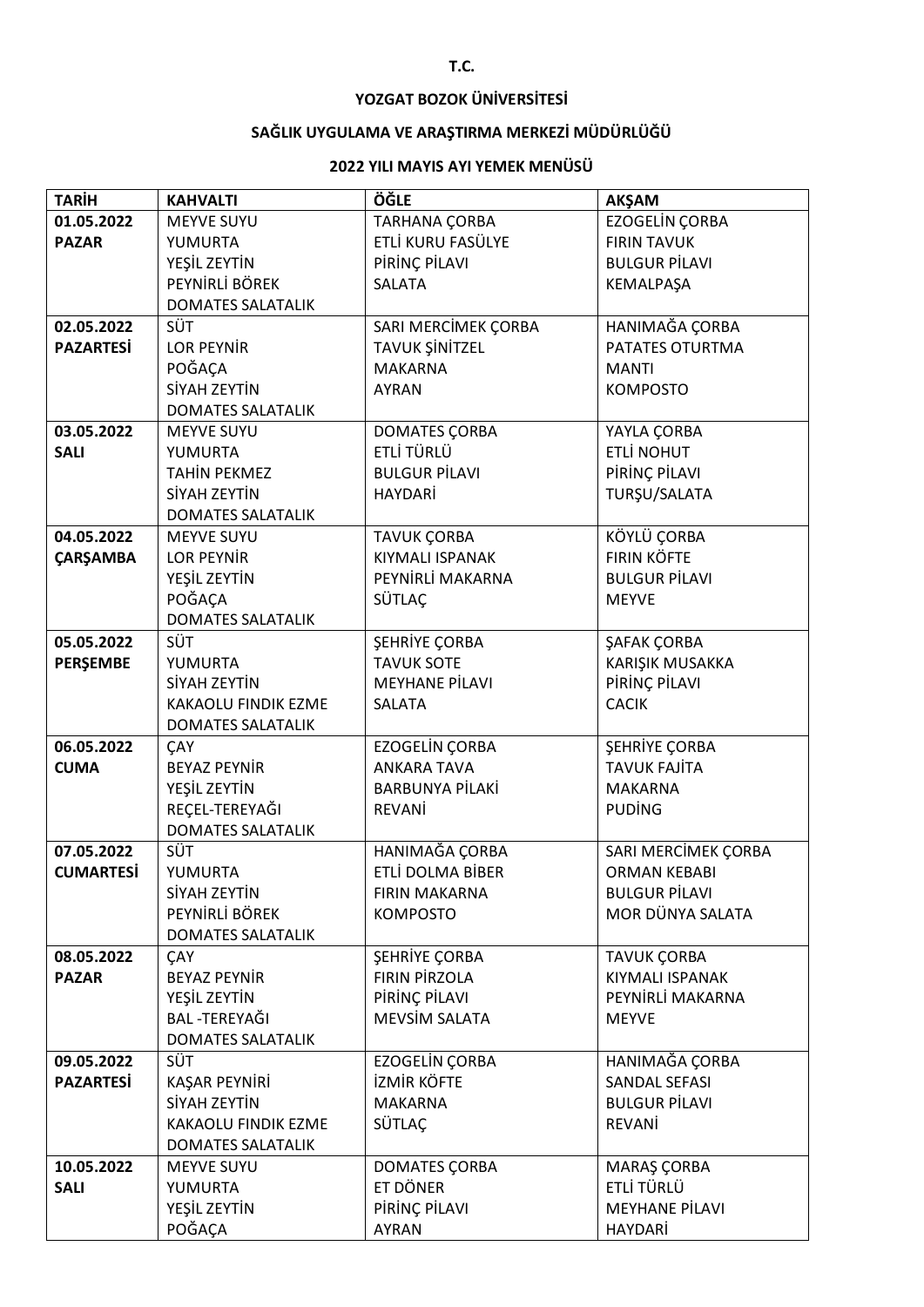|                  | <b>DOMATES SALATALIK</b>   |                         |                        |
|------------------|----------------------------|-------------------------|------------------------|
| 11.05.2022       | SÜT                        | SARI MERCİMEK ÇORBA     | YAYLA ÇORBA            |
| <b>ÇARŞAMBA</b>  | <b>LOR PEYNIR</b>          | <b>TAVUK GRATEN</b>     | ETLİ KURU FASÜLYE      |
|                  | SİYAH ZEYTİN               | <b>MAKARNA</b>          | PİRİNÇ PİLAVI          |
|                  | <b>TAHİN PEKMEZ</b>        | <b>SALATA</b>           | <b>KIBRIS TATLISI</b>  |
|                  | <b>DOMATES SALATALIK</b>   |                         |                        |
| 12.05.2022       | SÜT                        | TARHANA ÇORBA           | <b>ŞEHRİYE ÇORBA</b>   |
| PERŞEMBE         | YUMURTA                    | KARIŞIK MUSAKKA         | TAVUK HAŞLAMA          |
|                  | YEŞİL ZEYTİN               | <b>BULGUR PİLAVI</b>    | SEBZELİ MAKARNA        |
|                  | REÇEL-TEREYAĞI             | <b>CACIK</b>            | <b>SUPANGLE</b>        |
|                  | <b>DOMATES SALATALIK</b>   |                         |                        |
| 13.05.2022       | SÜT                        | YAYLA ÇORBA             | <b>DOMATES CORBA</b>   |
| <b>CUMA</b>      | <b>BEYAZ PEYNIR</b>        | <b>ETLİ NOHUT</b>       | <b>ANKARA TAVA</b>     |
|                  | SİYAH ZEYTİN               | PİRİNÇ PİLAVI           | <b>BARBUNYA PİLAKİ</b> |
|                  | <b>KAKAOLU FINDIK EZME</b> | TURŞU/ŞEKERPARE         | ÇOBAN SALATA           |
|                  | <b>DOMATES SALATALIK</b>   |                         |                        |
| 14.05.2022       | ÇAY                        | <b>TAVUK ÇORBA</b>      | HANIMAĞA ÇORBA         |
| <b>CUMARTESi</b> | YUMURTA                    | <b>FIRIN KÖFTE</b>      | ETLİ BİBER DOLMA       |
|                  | SİYAH ZEYTİN               | <b>MAKARNA</b>          | PEYNİRLİ BÖREK         |
|                  | <b>TAHİN PEKMEZ</b>        | REVANİ                  | <b>KOMPOSTO</b>        |
|                  | <b>DOMATES SALATALIK</b>   |                         |                        |
| 15.05.2022       | <b>MEYVE SUYU</b>          | MISIR ÇORBA             | <b>ŞEHRİYE ÇORBA</b>   |
| <b>PAZAR</b>     | KAŞAR PEYNİRİ              | <b>CİFTLİK KEBABI</b>   | <b>FIRIN TAVUK</b>     |
|                  | <b>ÇÖREK</b>               | <b>BULGUR PİLAVI</b>    | <b>MAKARNA</b>         |
|                  | YEŞİL ZEYTİN               | HAVUÇ TARATOR           | <b>AYRAN</b>           |
|                  | <b>DOMATES SALATALIK</b>   |                         |                        |
| 16.05.2022       | SÜT                        | KIRMIZI MERCİMEK ÇORBA  | <b>EZOGELÍN ÇOORBA</b> |
| <b>PAZARTESİ</b> | YUMURTA                    | PATATES MUSAKKA         | ROSTO KÖFTE/PÜRE       |
|                  | SİYAH ZEYTİN               | <b>MANTI</b>            | SEBZELİ MAKARNA        |
|                  | POĞAÇA                     | <b>INCIR UYUTMASI</b>   | <b>RUS SALATASI</b>    |
|                  | <b>DOMATES SALATALIK</b>   |                         |                        |
| 17.05.2022       | <b>MEYVE SUYU</b>          | ŞEHRİYE ÇORBA           | MARAŞ ÇORBA            |
| <b>SALI</b>      | LOR PEYNIR                 | <b>TAVUK DÖNER</b>      | <b>KARNIYARIK</b>      |
|                  | YEŞİL ZEYTİN               | PİRİNÇ PİLAVI           | <b>BULGUR PİLAVI</b>   |
|                  | POĞAÇA                     | <b>AYRAN</b>            | <b>CACIK</b>           |
|                  | <b>DOMATES SALATALIK</b>   |                         |                        |
| 18.05.2022       | SÜT                        | TAVUK ÇORBA             | MERCİMEK ÇORBA         |
| <b>CARSAMBA</b>  | <b>BEYAZ PEYNİR</b>        | ETLİ TÜRLÜ              | <b>KIYMALI PİDE</b>    |
|                  | SİYAH ZEYTİN               | <b>BULGUR PİLAVI</b>    | <b>SALATA</b>          |
|                  | <b>TAHİN HELVASI</b>       | HAYDARİ                 | <b>AYRAN</b>           |
|                  | <b>DOMATES SALATALIK</b>   |                         |                        |
| 19.05.2022       | ÇAY                        | YAYLA ÇORBA             | HANIMAĞA ÇORBA         |
| <b>PERŞEMBE</b>  | KAŞAR PEYNİRİ              | İTALYAN KÖFTE           | <b>ÇİFTLİK KEBABI</b>  |
|                  | YEŞİL ZEYTİN               | <b>ŞEHRİYE SALATASI</b> | SEBZELİ PİRİNÇ PİLAVI  |
|                  | REÇEL-TEREYAĞI             | <b>PUDING</b>           | <b>HAVUÇ TARATOR</b>   |
|                  | <b>DOMATES SALATALIK</b>   |                         |                        |
| 20.05.2022       | <b>SÜT</b>                 | MISIR ÇORBA             | YAYLA ÇORBA            |
| <b>CUMA</b>      | <b>LOR PEYNIR</b>          | ÇÖKERTME KEBABI         | PÜRELİ HASANPAŞA KÖFTE |
|                  | SİYAH ZEYTİN               | <b>ERISTE</b>           | <b>BULGUR PİLAVI</b>   |
|                  | <b>ÇÖREK</b>               | <b>AŞURE</b>            | <b>SALATA</b>          |
|                  | <b>DOMATES SALATALIK</b>   |                         |                        |
| 21.05.2022       | ÇAY                        | MERCİMEK ÇORBA          | <b>SEHRİYE ÇORBA</b>   |
| <b>CUMARTESi</b> | YUMURTA                    | <b>ORMAN KEBABI</b>     | TAVUK KÖK KANAT        |
|                  | YEŞİL ZEYTİN               | PIRINÇ PILAVI           | SEBZELİ MAKARNA        |
|                  | BAL-TEREYAĞI               | <b>RUS SALATASI</b>     | <b>AYRAN</b>           |
|                  | <b>DOMATES SALATALIK</b>   |                         |                        |